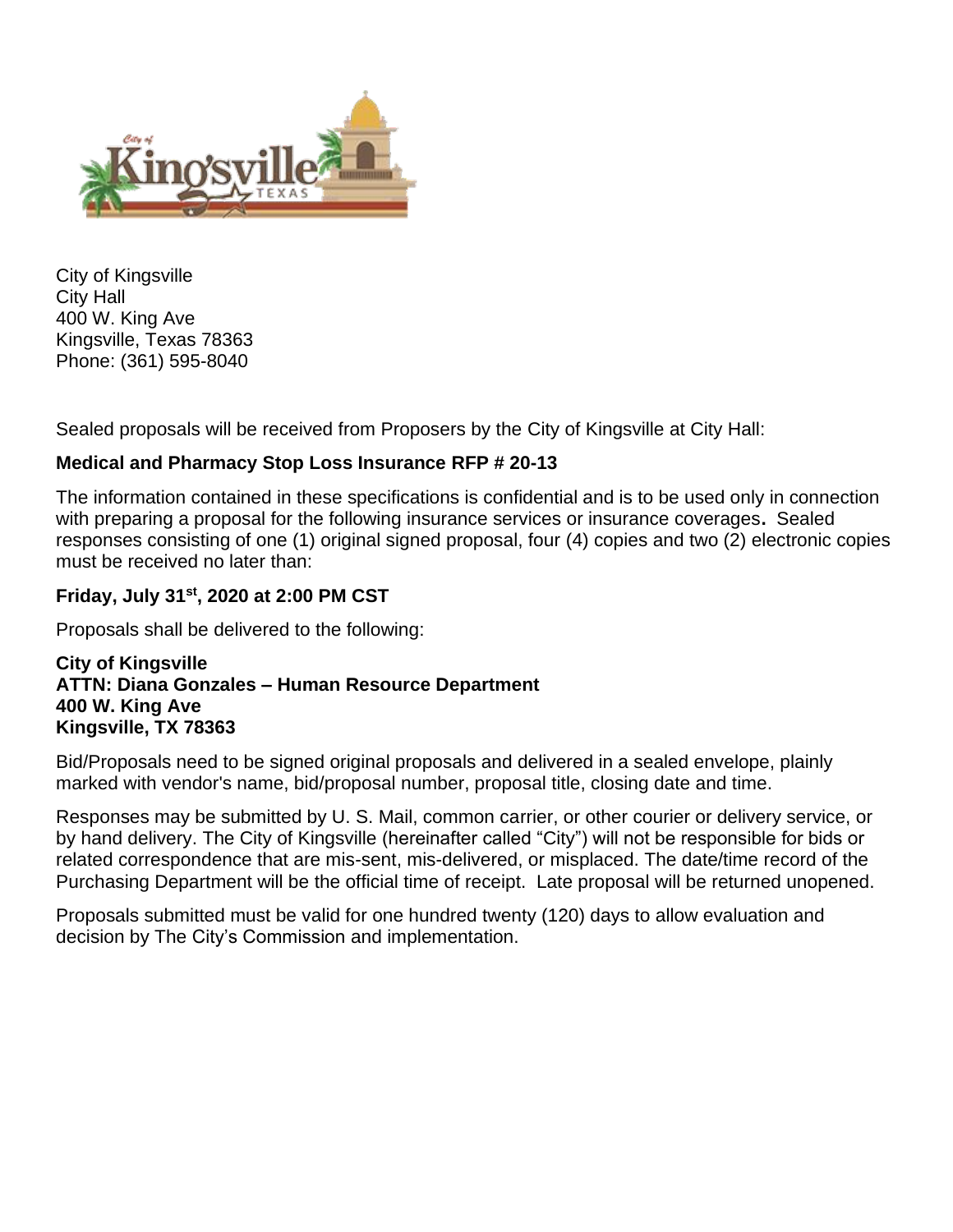### **SECTION I. BACKGROUND INFORMATION**

### **Organization:**

### **Community**

Kingsville, Texas, a history rich community, is a City with a thriving and bright future. With a population of 26,213, the City is geographically located on U.S. Highway 77 (Interstate 69) approximately 45 miles southwest of Corpus Christi. Kingsville covers approximately 13.83 square miles and is the county seat of Kleberg County. The community is diverse and serves as a home to King Ranch, Naval Air Station-Kingsville, Border Patrol, Christus Spohn – Kleberg Hospital, Texas A & M University-Kingsville and Coastal Bend College – Kingsville.

Kingsville offers a culturally rich and vibrant community. The median household income is \$38,904 and the median family income is \$45,794. Housing in Kingsville is currently growing in both single family and multi-family sectors. The median value of an owner occupied unit is approximately \$74,000.

The city serves home to Kingsville ISD, Santa Gertrudis ISD (elementary – High School) and Presbyterian Pan American – Kingsville (Grades 9 – 12) campuses as well as higher education facilities of Texas A&M - Kingsville and Coastal Bend College – Kingsville.

#### **Governance & Organization**

Kingsville was incorporated in 1911 and is a home rule charter city. The City Commission consists of a Mayor and four Commission members elected at large for two year terms. The City Commission is responsible for passing ordinances, adopting the budget, appointing committees and appointing the City Manager, City Attorney, and Municipal Court Judge. The City Manager is the Chief Administrator and Executive Officer whose responsibility is carrying out policies and ordinances for the City Commission, overseeing day-to-day operations, presenting an annual budget and hiring all other City employees. Kingsville is a full service municipality providing a full range of services including Fire, Police, Water, Wastewater, Sanitation, and Landfill.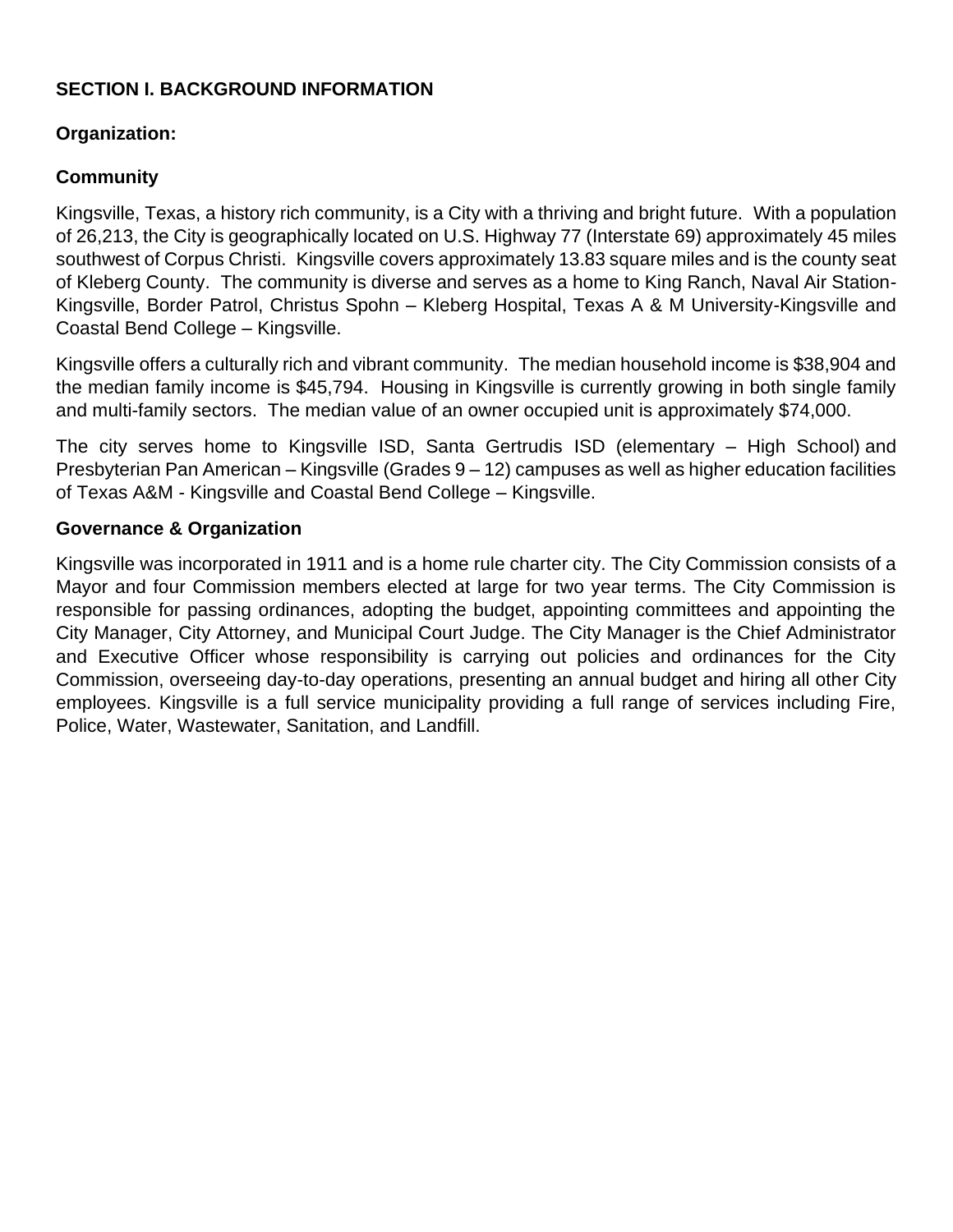## **Current and Requested Coverages:**

All proposers shall provide proposals using the current medical administration, pharmacy administration, plan design, employer contribution and network. Furthermore, all proposals should mirror the current level of stop loss protection. Proposers are allowed to provide alternative options, but will clearly identified any alterations or deviations. Please refer to the **Stop Loss Rate Sheet** under **Section IV** for alternative coverage and contract options.

## **Current Group Medical Insurance:**

- Plan Year: October 1<sup>st</sup> September 30<sup>th</sup>
- **Medical Administrator**: Entrust
- **Network**: Christus Spohn PPO
- **Out-of-Network**: Reference based priced
- **Pharmacy Benefit Administrator**: Southernscripts
- **Stop Loss Carrier**: Companion Life Insurance Company
	- o **Stop Loss Coverage**: Medical and Pharmacy
	- o **Stop Loss Policies**: Specific and Aggregate Coverage
	- o **Covered Members**: Active Employees, Employee Dependents and COBRA Members
	- o **Specific and Aggregate Stop Loss Contract**: 12/15
	- o **Stop Loss Specific Deductible**: \$100,000
- **Current Plan Design**: See full SPD for details
- **Employer Contribution**:
	- o **Employee Only**: \$ 564.12 Per Employee Per Month
	- o **Employee Child(ren)**: \$ 909.24 Per Employee Per Month
	- o **Employee Spouse**: \$ 1,012.26 Per Employee Per Month
	- o **Employee Family**: \$ 1,395.00 Per Employee Per Month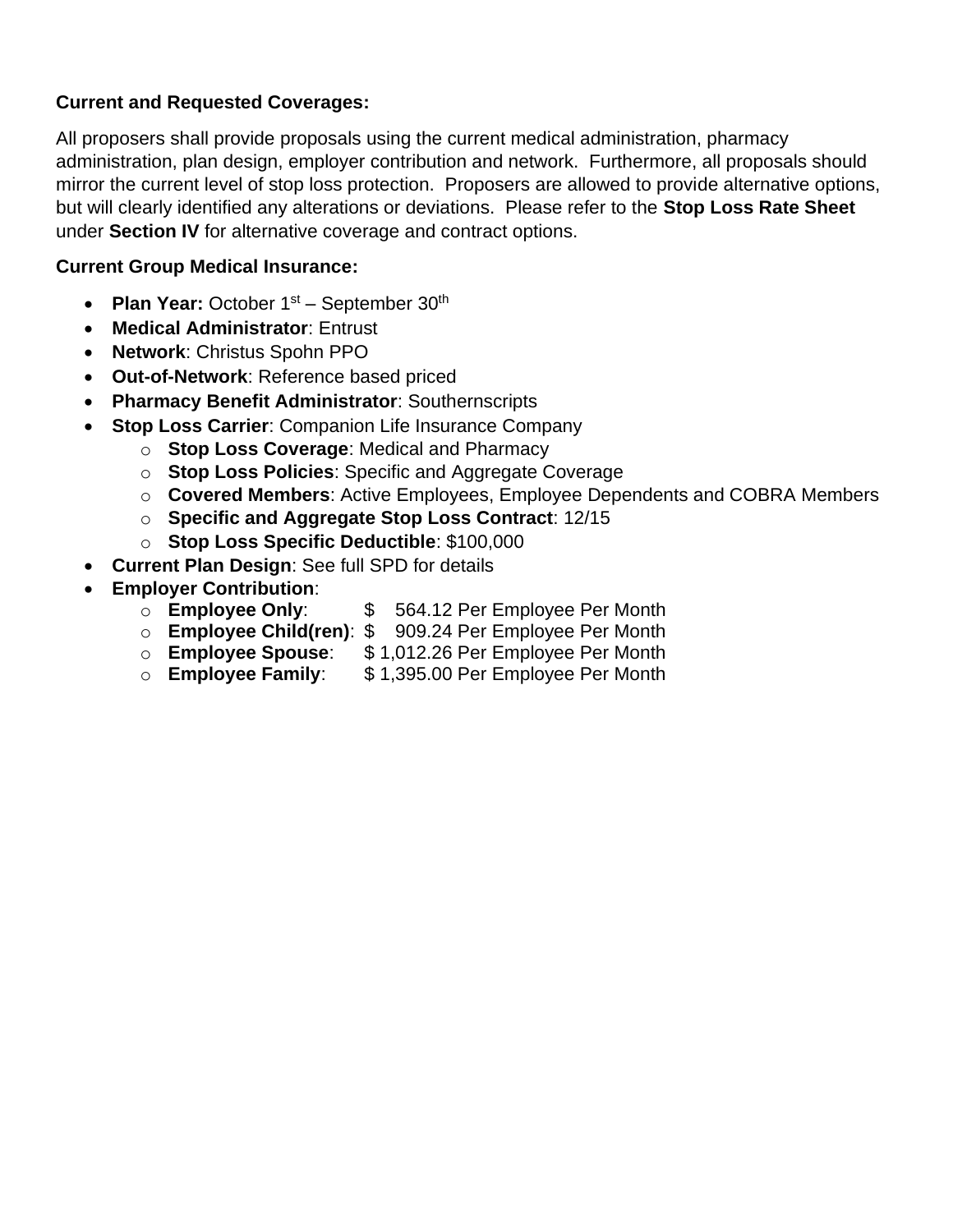# **SECTION II. EVALUTION CRITERIA**

Evaluation will be conducted by Carlisle Insurance and select City Staff. Contract will be award following the below criteria.

- (1) the purchase price;
- (2) the reputation of the vendor and of the vendor's goods, services or plan;
- (3) the quality of the vendor's goods or services meet the City's needs;
- (4) the extent to which the goods or services meet the City's needs;
- (5) the vendor's past relationship with the City;

(6) the impact on the ability of the City to comply with laws and rules relating to historically underutilized

business;

- (7) the total long-term cost to the City to acquire the vendor's goods or services;
- (8) financial strength; and,
- (9) any other relevant factor specifically listed in the request for bids or proposals.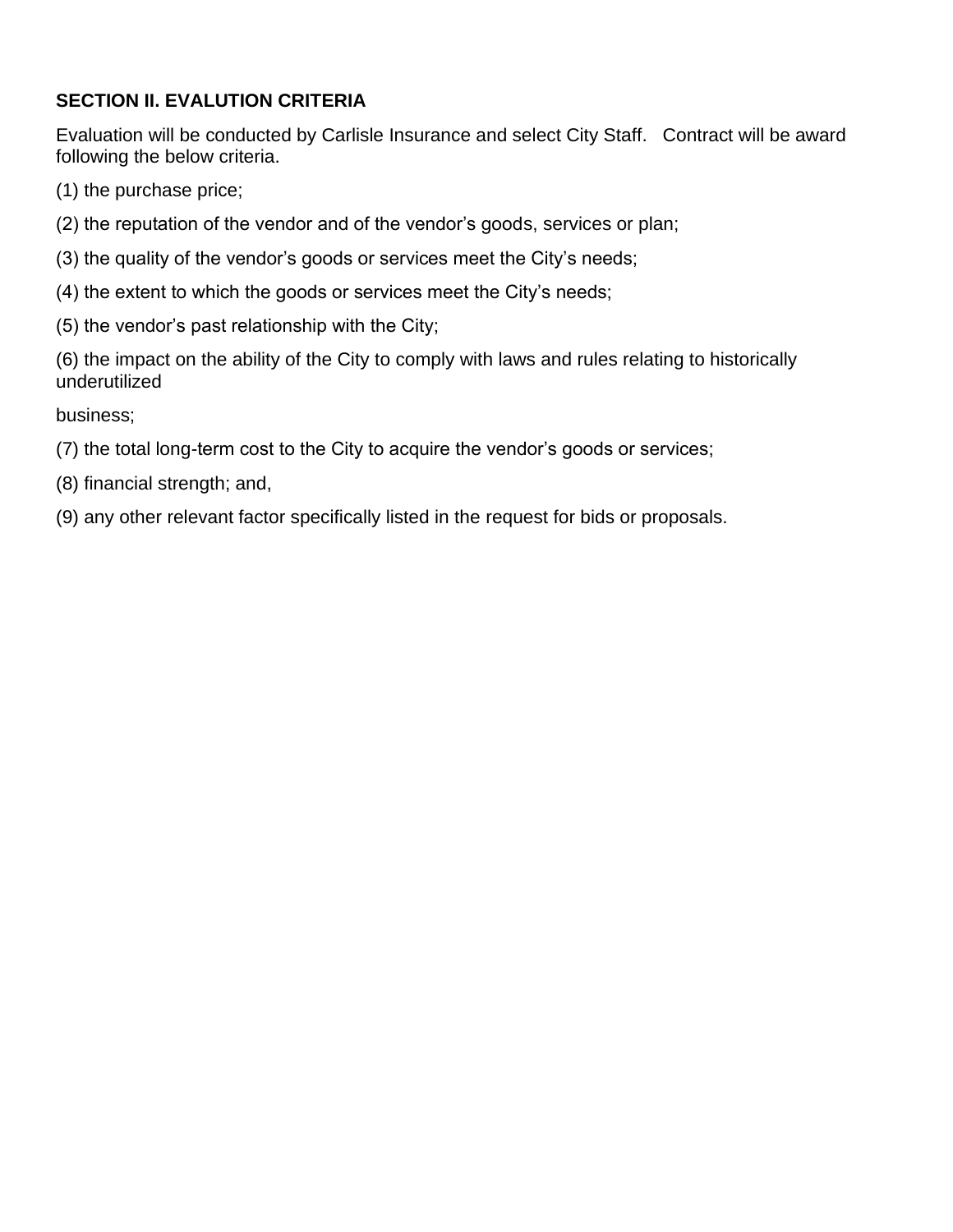### **III. GENERAL TERMS AND CONDITIONS**

- 1. **Acceptance of Bid/Proposal Content -** The "General Terms & Conditions"; "Questionnaires" and "Rate Sheets" identified elsewhere in this RFP are an integral part of this RFP and will become a part of any subsequent contract(s) executed by this RFP and govern the relationship between the City and Vendor and are hereby made part of the agreement between the parties. Submission of a response shall be considered as the representation that the Bidder/Proposer has carefully investigated all past, present and required conditions of the service being offered in the solicitation. Failure of a Bidder/Proposer to accept these conditions in a final contract shall result in cancellation of award.
- 2. **Responsiveness -** It is the Bidder/Proposer's responsibility to read and comply with the information provided. Failure to complete and submit the bid/proposal according to the information and instructions may result in disqualification.
- 3. **Questions**  Bidder/Offeror/Proposer/Vendor with questions/concerns about the solicitation, the evaluation, and/or resulting contract should be directed to the Consultant – Carlisle Insurance.

**City of Kingsville** Diana Gonzales [dgonzales@cityofkingsville.com](mailto:dgonzales@cityofkingsville.com) (361) 595-8017

**Carlisle Insurance** Sarah Parkey [sarahp@carlisleins.com](mailto:sarahp@carlisleins.com) (361) 884-2775

- 4. **Late Submission -** Bids/proposals received after the time and date specified will **not** be accepted and will be returned unopened.
- 5. **Signature Block -** Bids/proposals received without proper signature will **not** be accepted.
- 6. **Instructions to Bidder/Proposer -** Facsimile (fax) bids/proposals will **not** be accepted.
- 7. **Instructions to Bidder/Proposer -** All prices and quotations must be typed or written in ink. Bids/proposals written in pencil will **not** be accepted. Mistakes may be crossed out and corrections inserted and initialed by Bidder/Proposer. Unit prices should be extended. The unit price will prevail in resolution of mathematical errors in extension or total. Bidder must submit prices and other information required in the proper spaces on the bid/proposal forms provided. Deviation will result in disqualification of the bid/proposal.
- 8. **Acknowledgement of Amendments -** Changes to the bid/proposal, prior to award, may be made in the form of a numbered addendum. Each addendum must be returned with the signed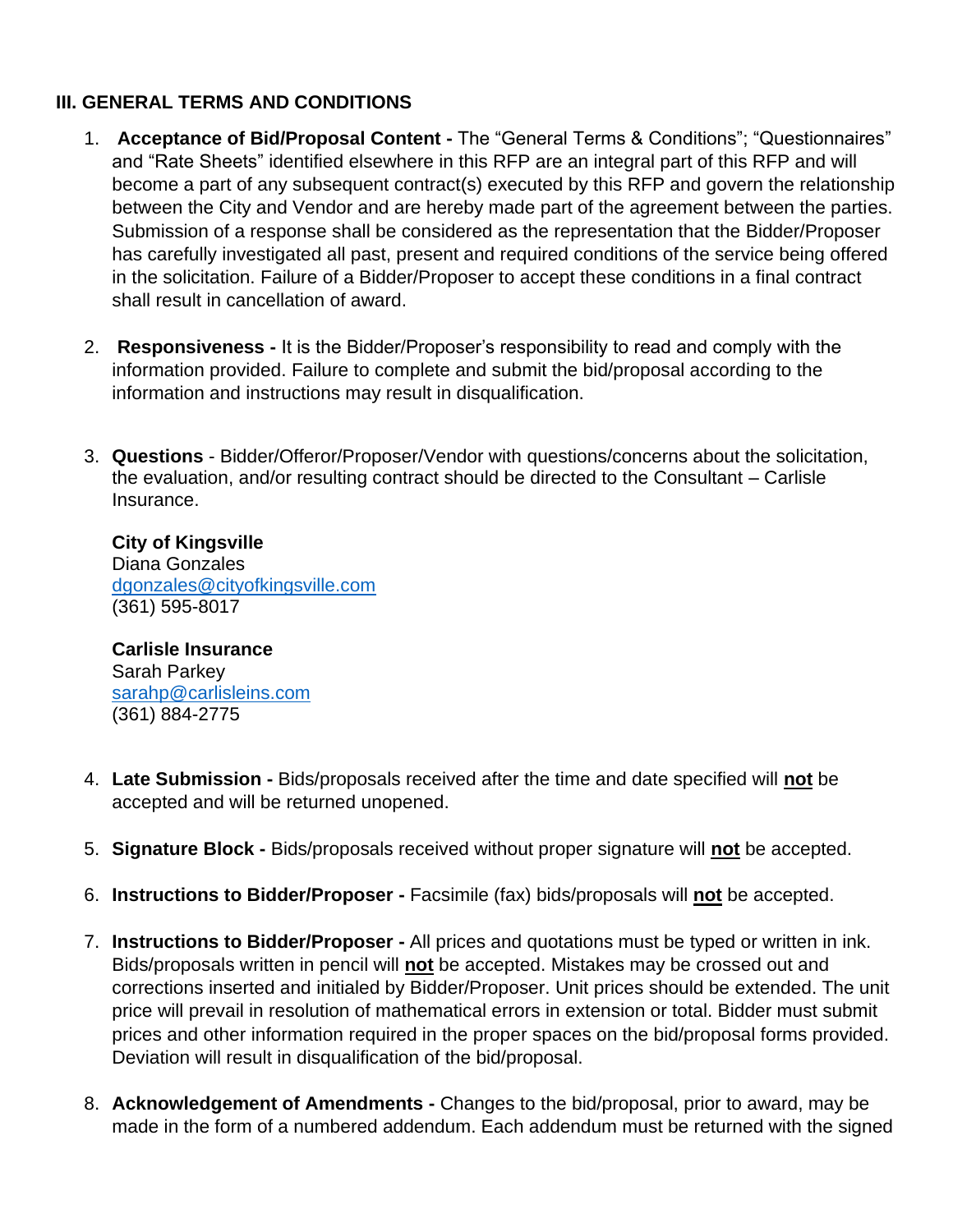"Sealed Bid/Proposal" form at the time and date of bid/proposal opening or prior to that time. If any numbered addendum **is not returned**, the bid/proposal **could be** disqualified.

- 9. **Tax Exemption** The City is exempt from Texas State and Local Sales Tax and Federal Excise – IAW Article 20.04 (F) 3, Chapter 20, Title 122a, Taxation, General, RCS, 1925, as amended by the 57th Legislature, first Called Session, 1961 – **DO NOT INCLUDE TAX IN YOUR BID OR PROPOSAL.**
- 10.**Bid Withdrawal -** A Bidder/Proposer may withdraw bid/proposal upon written request at any time prior to the bid/proposal opening date and time. Bids/Proposals cannot be amended or altered, except to correct price extension errors, after the opening date and time.
- 11.**Termination -** The award or agreement resulting from this bid/proposal may be terminated or cancelled under the following circumstances:
	- a. City may cancel or terminate the award or agreement for convenience, with or without preference upon 60 day written notice.
	- b. Work under the agreement may be terminated in whole or in part by the City upon delivery to vendor of a notice of termination specifying the extent to which performance of work under the agreement is terminated and the date upon which termination becomes effective. This right of termination is in addition to and not in lieu of City rights to cancel undelivered goods or services under the agreement.
	- c. City may cancel all or any part of the undelivered goods or services of the agreement if vendor breaches any of the terms of the agreement, including, but not limited to, warranties of vendor, or if vendor becomes insolvent or begins bankruptcy or reorganization proceedings.
	- d. The City's rights of termination or cancellation are in addition to other remedies City may have in law or equity.
- 12.**Indemnification -** Vendor agrees to indemnify, defend, and hold the City harmless from any patent, copyright, trademark, or trade secret infringement claim or cause of action, or any similar intellectual or proprietary rights infringement claim or cause of action, which are based on or related on goods or services sold or used by the vendor in connection with this agreement. Vendor shall defend any such claims or causes of action at its own expense, and the City shall have the right to have such litigation monitored by its own counsel at the City expense.
- 13.**Applicable Law and Venue** The validity, construction and effect of this contract and any and all extensions and/or modifications shall be governed by the laws of the State of Texas. Texas law shall govern regardless of any language in any attachment or other document that the Offeror may provide.
- 14.**Proprietary Information –** Bidder/Proposers must attach a detailed listing of any/all restrictions on the dissemination, public disclosure, or use of any data contained in their response and be informed that any declared proprietary information will be addressed as required by applicable law, regulation and the City policy.
- 15.**Contract Extensions (option year(s))** Any contract may be extended beyond the base year(s) in writing via an addendum by the City with mutual agreement between the parties.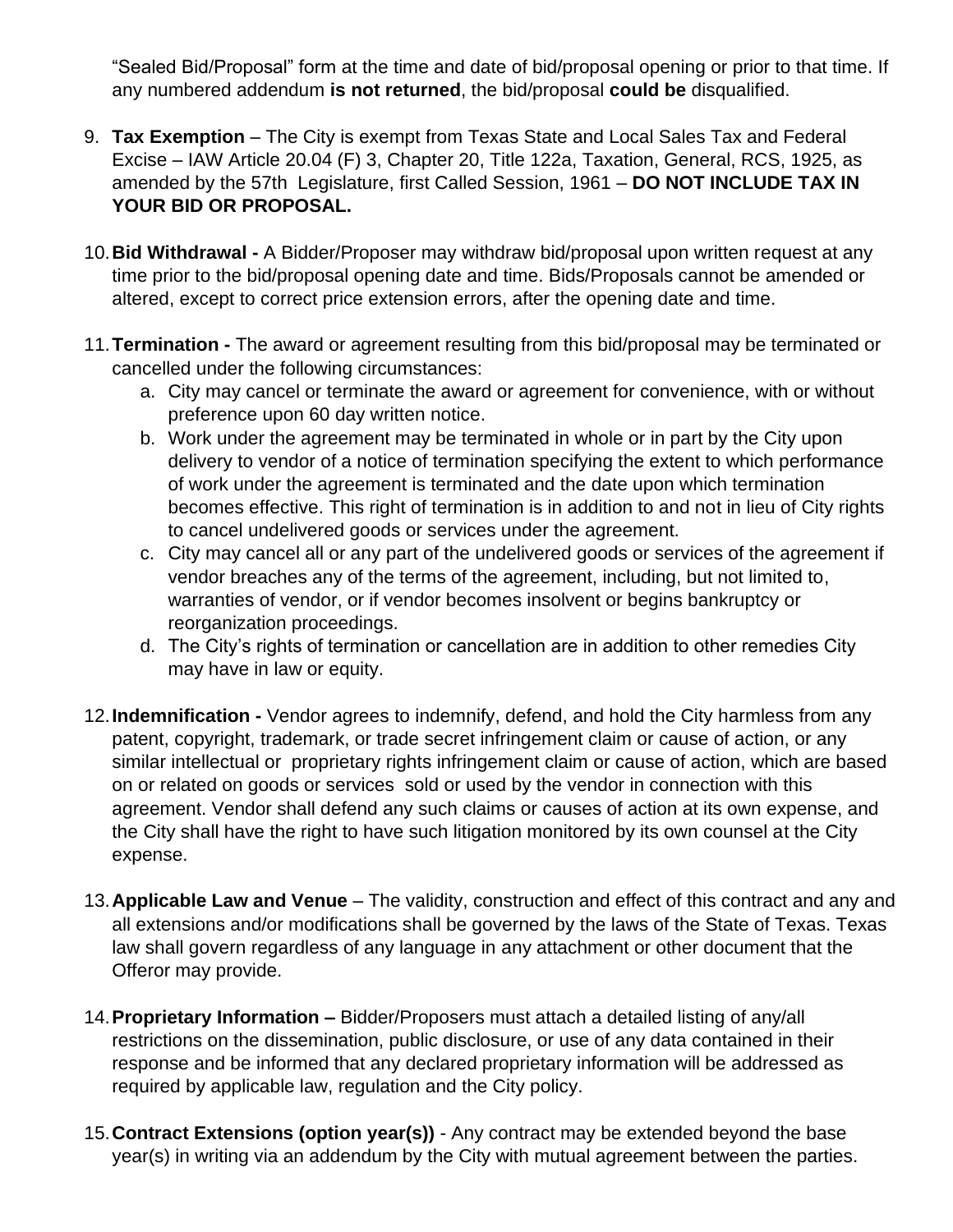- 16.**Ethics in Public Contracting –** Employees are prohibited from receiving, soliciting any gifts, inducement or kickbacks. Bidder/Offeror/Proposer/Vender or agents will have no direct contact with City Commissioner Members or employees.
- 17.**Firm Price Period -** Bid/proposal pricing shall be firm for a minimum period of one hundred and twenty (120) calendar days following the date established for the opening date. A thirty (30) day minimum is required for City Council approval.
- 18.**Instructions to Bidder/Proposer –** The City reserves the right to award to a single vendor or multiple vendors i.e. primary, secondary and tertiary suppliers.
- 19.**Expenses Incurred in Bid/Proposal Preparation** The City will not be liable in any way for any costs incurred by any Proposer in the preparation of its bids/proposals, nor for the presentation of its bids/proposals and/or participation in any discussions and/or negotiations.
- 20.**Acceptance by City Council** No award of Contract shall be valid, and no contract is created or binding, until the bid/proposal has been accepted by the City Council.
- 21.**City of Port Kingsville, Procedures, and Public Information Office –** Bidder/Proposer agrees and acknowledges that any and all documents submitted in response to and all bids/proposals are subject to disclosure under the State of Texas Open Records Act.
- 22.**Subcontractors -** Offeror's shall include a list of all subcontractors in their proposal. Proposal shall also include a statement of the Subcontractor's qualifications. The City reserves the right to reject the successful Offeror's selection of any or all Subcontractors.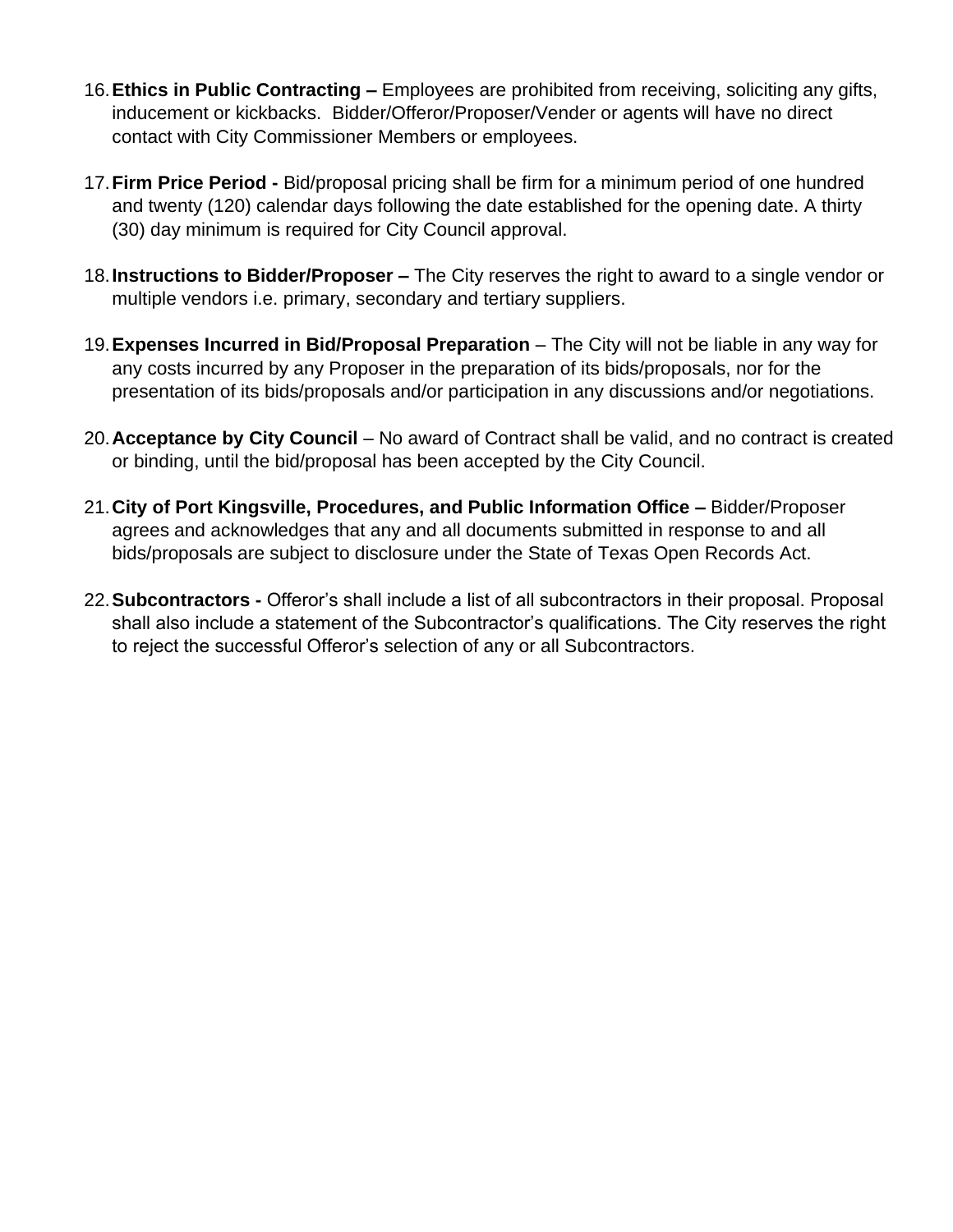## **SECTION VI. STOP LOSS RATE SHEET**

**Claims Administrator:** Entrust **Pharmacy Benefit Manager:** Southern Scripts **Network:** Christus Spohn PPO (narrow network) **Stop Loss Carrier:** Companion Life Insurance Company

#### **Current Enrollment:**

| $\epsilon$ mployee | Child    | mplovee Spouse: | .  |
|--------------------|----------|-----------------|----|
| <b>Jnly</b>        | :mplovee |                 | an |
|                    |          |                 |    |

Please provide proposals with the following specific deductibles and contract terms:

- a) \$100,000 12/15 Medical & Pharmacy
- b) \$85,000 12/15 Medical & Pharmacy
- c) \$75,000 12/15 Medical & Pharmacy
- d) \$100,000 12/15 Medical & Pharmacy

|                          | (a)                       | (b)        | (c)        | (d)            |
|--------------------------|---------------------------|------------|------------|----------------|
| Spec. Level &            | $$100,000-$               | $$75,000-$ | $$85,000-$ | $$100,000-$    |
| <b>Contract</b>          | 12/15                     | 12/15      | 12/15      | 12/15          |
| <b>Stop Loss Carrier</b> |                           |            |            |                |
| <b>Specific Premium</b>  |                           |            |            |                |
| <b>Composite</b>         | $\mathfrak{S}$            | \$         | \$         | \$             |
| <b>Aggregate</b>         | 12/12                     | 12/12      | 12/12      | 12/15          |
| <b>Contract</b>          |                           |            |            |                |
| Aggregate                | $\boldsymbol{\mathsf{S}}$ | \$         | \$         | $\mathfrak{L}$ |
| <b>Premium</b>           |                           |            |            |                |
| <b>Monthly</b>           | $\boldsymbol{\mathsf{S}}$ | \$         | \$         | \$             |
| <b>Accommodation</b>     |                           |            |            |                |
| <b>Expected</b>          |                           |            |            |                |
| <b>Aggregate Factors</b> |                           |            |            |                |
| <b>Composite</b>         | $\mathfrak{S}$            | \$         | \$         | \$             |
| <b>Maximum</b>           |                           |            |            |                |
| <b>Aggregate Factors</b> |                           |            |            |                |
| <b>Composite</b>         | \$                        | \$         | \$         | \$             |
| <b>Annual Minimum</b>    | \$                        | \$         | \$         | \$             |
| <b>Attachment Point</b>  |                           |            |            |                |
| <b>Annual Maximum</b>    | $\mathfrak{S}$            | \$         | \$         | \$             |
| <b>Attachment Point</b>  |                           |            |            |                |
|                          |                           |            |            |                |
|                          |                           |            |            |                |
|                          |                           |            |            |                |
|                          |                           |            |            |                |
|                          |                           |            |            |                |
|                          |                           |            |            |                |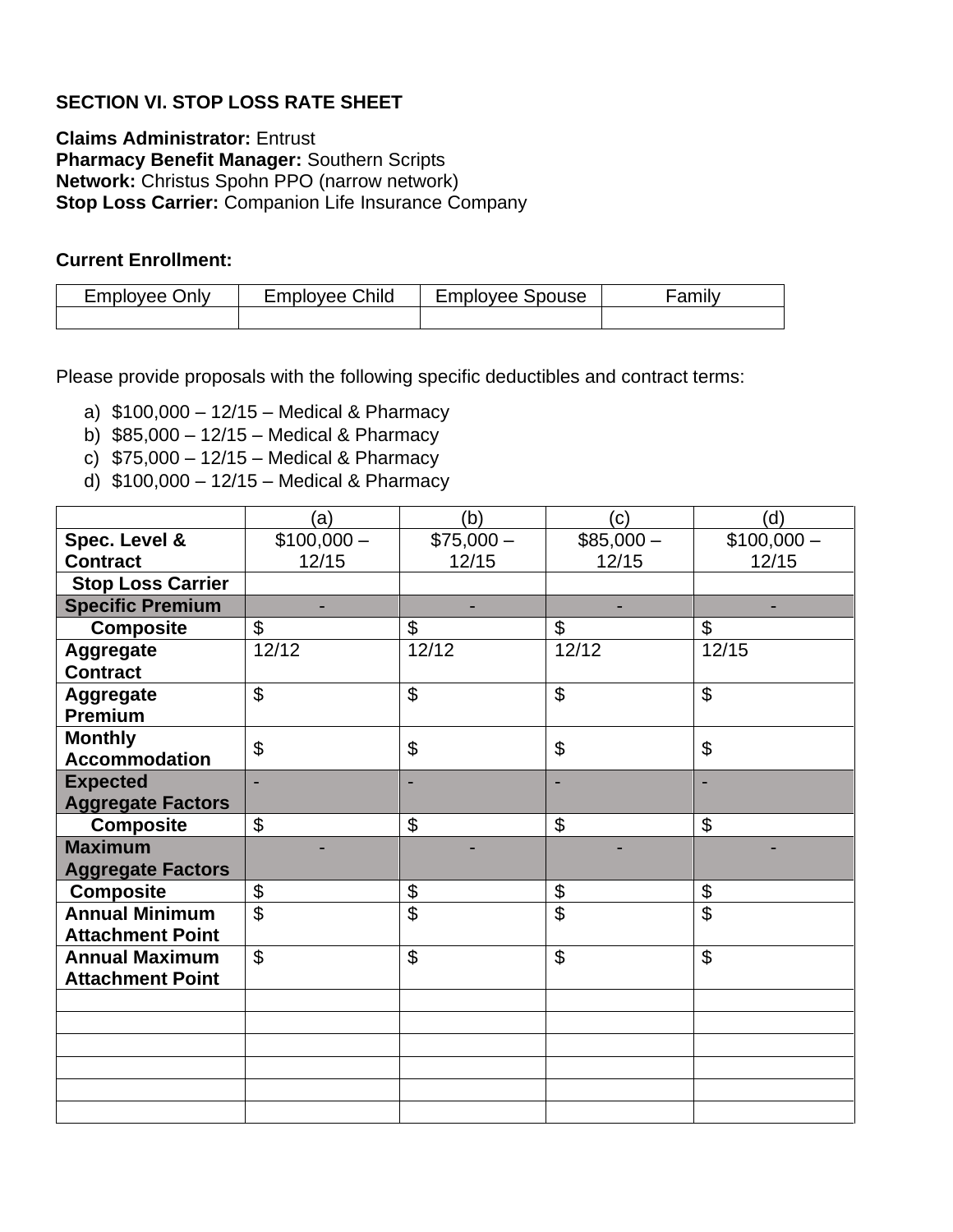| Individual Laser (If applicable)    | <b>Individual Deductible Amount</b> |  |
|-------------------------------------|-------------------------------------|--|
| Individual Laser (If applicable)    | ъD                                  |  |
| Individual Laser (If applicable)    |                                     |  |
| Individual Laser (If applicable)    | ۰D                                  |  |
| Individual Laser (If applicable)    | S                                   |  |
| Individual Laser (If applicable)    | Œ.                                  |  |
| Individual Laser (If applicable)    | \$                                  |  |
| Please add more lines if applicable | \$                                  |  |

I certify that the above illustrations are accurate and acknowledge that the amounts listed

\_\_\_\_\_\_\_\_\_\_\_\_\_\_\_\_\_\_\_\_\_\_\_\_\_\_\_\_\_\_\_\_\_\_\_\_\_\_\_\_\_\_\_\_\_\_\_\_

\_\_\_\_\_\_\_\_\_\_\_\_\_\_\_\_\_\_\_\_\_\_\_\_\_\_\_\_\_\_\_\_\_\_\_\_\_\_\_\_\_\_\_\_\_\_\_\_ \_\_\_\_\_\_\_\_\_\_\_\_

\_\_\_\_\_\_\_\_\_\_\_\_\_\_\_\_\_\_\_\_\_\_\_\_\_\_\_\_\_\_\_\_\_\_\_\_\_\_\_\_\_\_\_\_\_\_\_\_

Company Name

Authorized Representative

Signature Date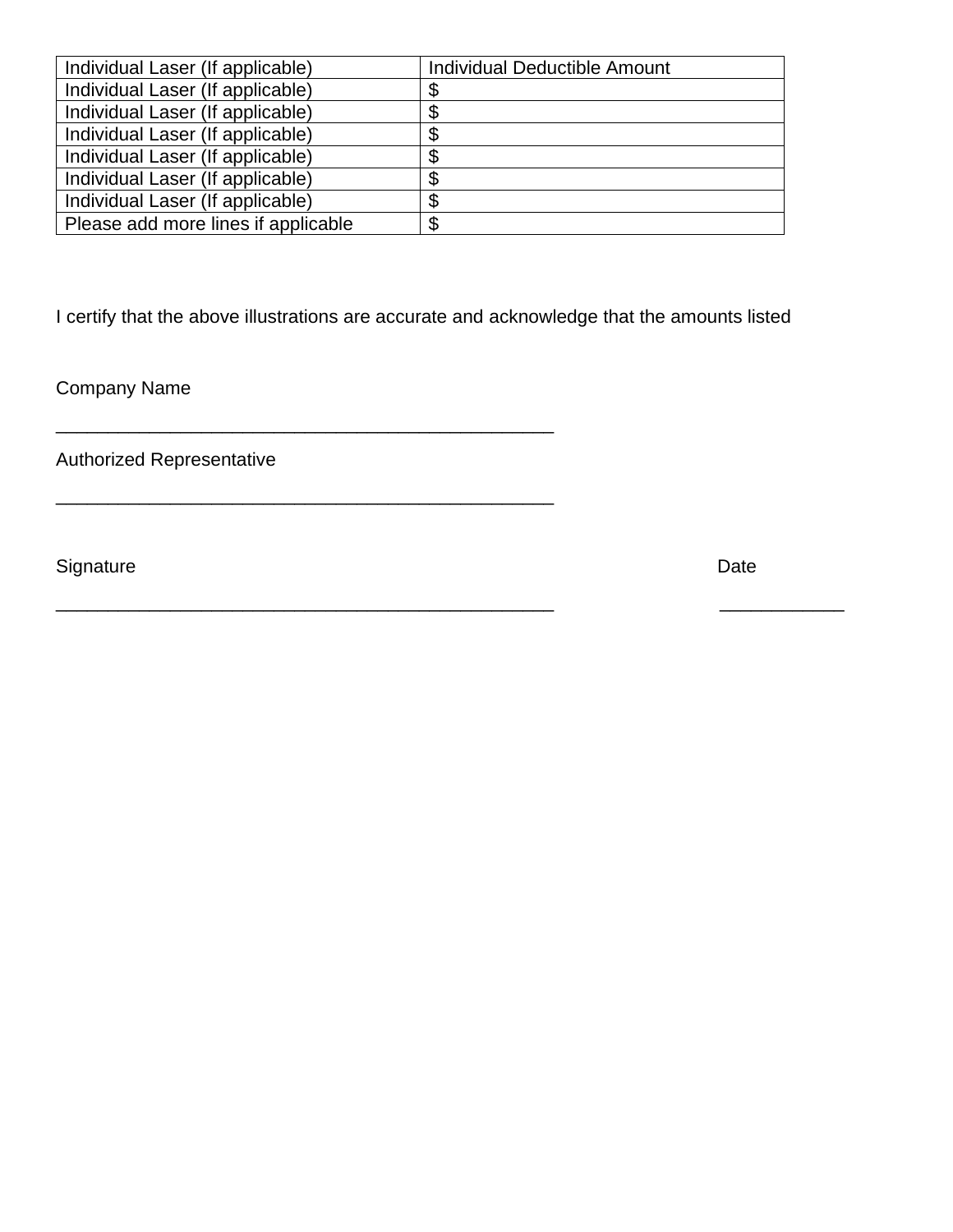## **SECTION V. STOP LOSS QUESTIONAIRE**

- 1. Describe A.M. Best Rating: \_\_\_\_\_\_\_\_\_\_\_\_\_\_\_\_
- 2. Where will claims be paid?
- 3. What is the average reimbursement time?
- 4. Is there any additional administrators and/or carriers that assist with the administration, adjudication and/or reimbursement of claims?
	- **a.** If so, please list each vender and their role.
- 5. Is there an annual aggregate reimbursement limit?
- 6. Is there an annual individual stop loss reimbursement limit?
- 7. Does your stop loss proposal include any dividends and/or return on premium options for the client?
	- a. If so, please provide a detail description of the requirements and conditions.
- 8. Does your individual and aggregate stop loss coverage include COBRA participants?
- 9. Will your stop loss proposal mirror and reimburse (if applicable) any medical claim approved and processed from the administrator or carrier (Plan Mirroring)?
	- a. If not, please provide details.

\_\_\_\_\_\_\_\_\_\_\_\_\_\_\_\_\_\_\_\_\_\_\_\_\_\_\_\_\_\_\_\_\_\_\_\_\_\_\_\_\_\_\_\_\_\_\_\_\_\_\_\_

- 10.Does your stop loss proposal provider any form of credit, discount or reimbursement for a wellness program?
- 11.Please describe your process and time of reimbursements should the individual and/or aggregate stop loss point be exceeded.

Company Name: